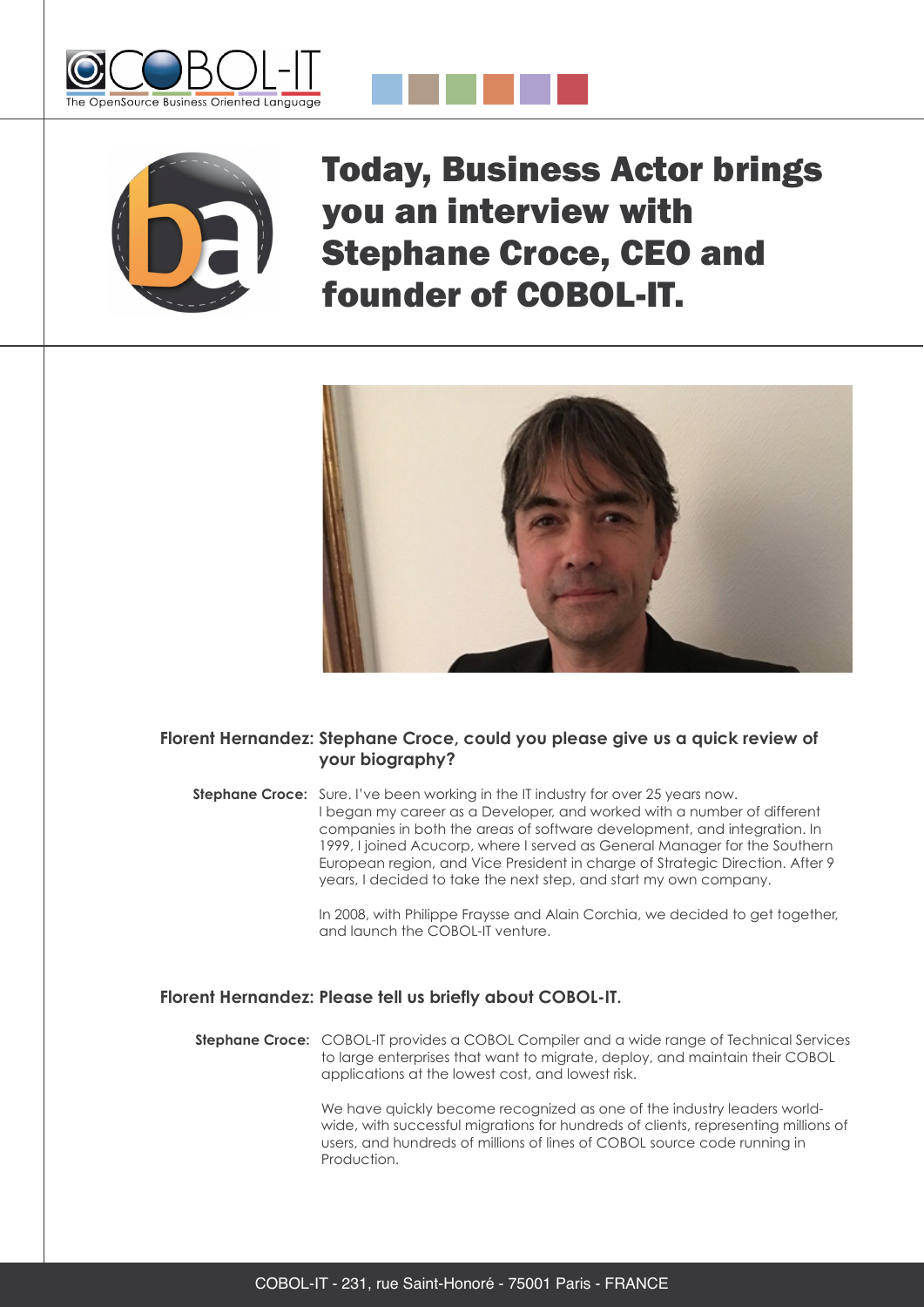



## **Florent Hernandez: Why do Companies choose COBOL-IT?**

**Stephane Croce:** The combination of our software and our systematic migration process allows our Customer to preserve their strategic COBOL assets, while realizing improvements in both performance and agility.

> At the same time, we provide our Customers a way to break free from the constraints and costs associated with new license fees for their COBOL compiler and runtime. As a result, our Customers benefit from the very highest possible level of cost savings.

# **Florent Hernandez: Why did you decide to compete in this market?**

**Stephane Croce:** COBOL is a programming language that was created in the 1960's, as a Business Oriented Language. It is still the most widely-used programming language in the world, with 200 billion lines of code in production, and 5 billion new lines of code developed every year. Its use is widespread, and it is integrated as a central, critical element in the information systems of the largest enterprises in the world.

For decades, one major actor dominated this marketplace.

In 2008, it seemed to us to be an opportune moment to challenge them by proposing a superior solution, with superior technology.

## **Florent Hernandez: After 7 years in operation, where does the company stand today?**

**Stephane Croce:** We are currently in a consolidation phase, even as we continue our rapid growth!

COBOL-IT's success relies on a supple structure and an extended network of partners. Our company headquarters is in Paris, our technical direction is located in New York, we have a pool of R&D software engineers based in Belgium, Russia, and in the USA, a technical support installed on every continent.

In this respect, COBOL-IT is a very modern company, offering both visibility and agility.

# **Florent Hernandez: Does this "internationalization" mean that COBOL-IT has a presence all around the world?**

**Stephane Croce:** Yes. To be more precise, we have assembled a wide network of service providers, distributors, and technical hubs to relay our know-how around the world, in the USA, Canada, Latin America, Europe, Israel, India and China.

> This model allows us to guarantee flexibity and a high level of responsiveness. It's without a doubt the reason that we have been able to sign, since our creation, prestigious references with both large corporate accounts, and industry-leading partners.